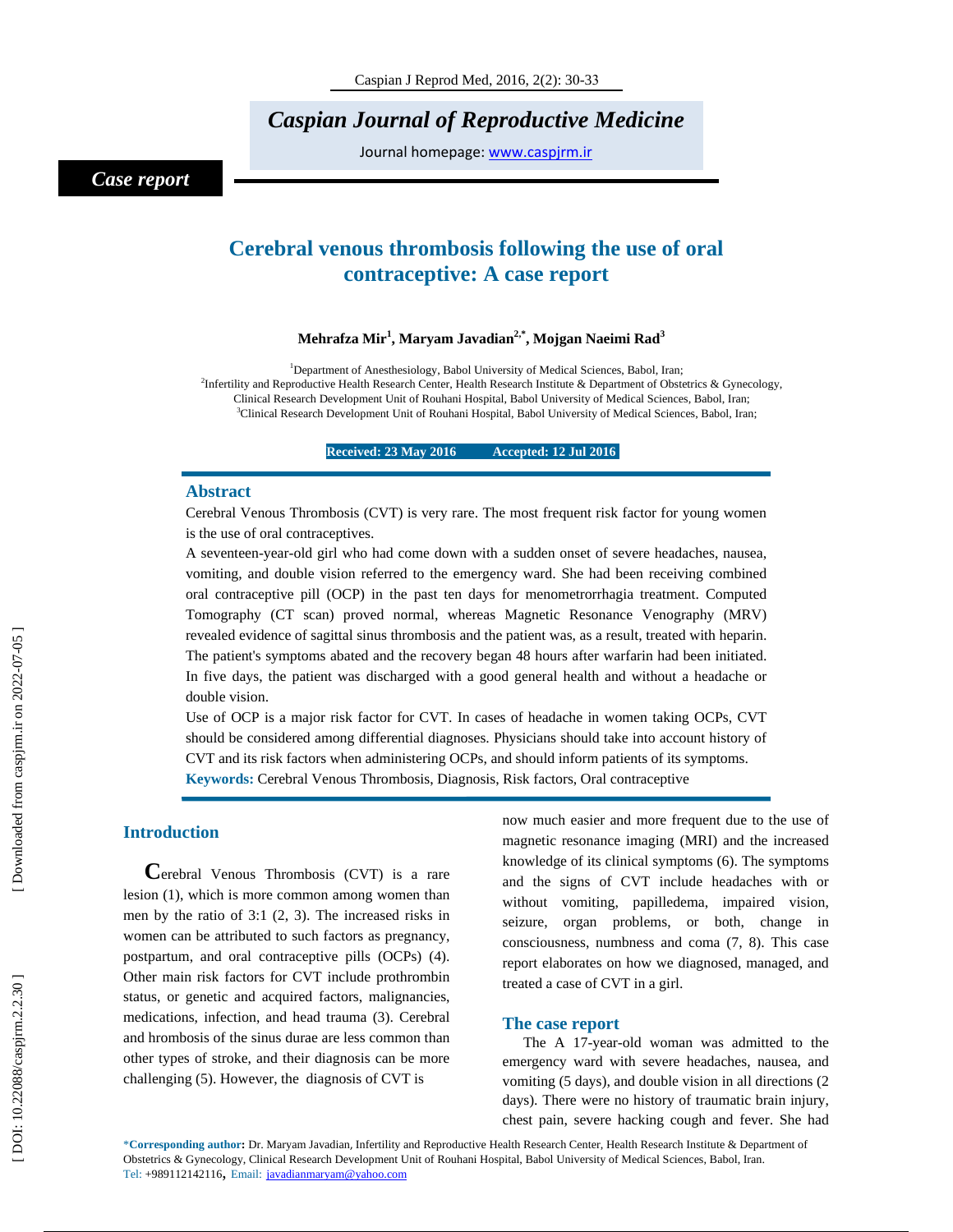polycystic ovarian syndrome, which had been diagnosed three years earlier. She was on spironolactone for her hirsutism for two months, which caused the development of menometrorrhagia. The gynecologist advised her to take combined oral contraceptive pills (OCP) (Low dose) for her menometrorrhagia. Only ten days after the onset of OCP, she developed these symptoms. From the history and the clinical settings, a diagnosis of cerebral vein thrombosis (CVT) was suspected. On neurological examination, in addition to double vision, a severe bilateral papilledema, especially in the left eye, was observed, but there were no unilateral neurologic signs. Computed tomography (CT scan) of the cerebral proved normal, whereas MR venography revealed evidence of sagittal sinus thrombosis (Figure 1). After the diagnosis of CVT, a complete blood count, lupus anticoagulants (LA), protein C (PC), protein S, antidsDNA, anti phospholipid, anti-phospholipid, anticardiolipin antibodies, c-ANCA (Anti-PR3), P-ANCA, factor V Leiden, SGPT and SGOT were also conducted. The results of all the above-mentioned tests as well as the coagulation profile of the patient were normal (Table1).

The treatment of the patient started with low molecular weight heparin sodium1000 international units, which was given intravenous infusion every hour for the duration of 48 hours. (Table1). In addition, valproic acid (Depacon) was also given to prevent any seizures. The patient's symptoms abated and the

Table 1: Description of laboratory variables of the case

| Variables                          | Results                       |
|------------------------------------|-------------------------------|
| Hemoglobin $(Hb)(mg/dl)$           | 12.3                          |
| Mean corpuscular volume (MCV)      | 82.6                          |
| (femtoliters/cell)                 |                               |
| Lupus anticoagulants $(LA)$ $(\%)$ | 45                            |
| Protein $C$ (PC) (IU/dL)           | 88                            |
| Protein S (IU/dL)                  | 75                            |
| Anti-dsDNA (IU/dL)                 | $\mathfrak{D}_{\mathfrak{p}}$ |
| Antinuclear antibodies (ANA)       | Negative                      |
| Anti phospholipid(Gplu/ml)         | $\mathcal{D}_{\mathcal{L}}$   |
| Anti-cardiolipin antibodies (U/ml) | 0.9                           |
| c-ANCA (Anti-PR3) (U/ml)           | 1.2                           |
| P-ANCA(U/ml)                       | 0.3                           |
| Factor V Leiden (Ratio)            | 3.2                           |
| SGPT(U/L)                          | 190                           |
| SGOT(U/L)                          | 46                            |

# Reprod Med



Figure 1. MR venography

recovery began after 48 hours. Then, simultaneously with heparin, warfarin was given to the patient and the dosage was titrated according to the international normalized ratio (INR). Warfarin (one pill a day) and coagulation tests were continued after the discontinuation of heparin and depacon. In five days, the patient was discharged with a good general health, without any headaches or double vision.

### **Discussion**

The use of OCP is regarded as the main risk factor for CVT in young women, especially when they have a problem in prothrombin status. It is worth mentioning that in more than 85% of adult patients, at least one risk factor is diagnosed for CVT, which is often related to their prothrombin status (9). Physicians may often find it very challenging to diagnose CVT, and may mistake it for other types of stroke. The most frequent symptom for CVT patients is headache (like the case of our patient), which is present in 80% to 90% of adult patients. It is, however, the least specific symptom in young patient. The most present symptom is the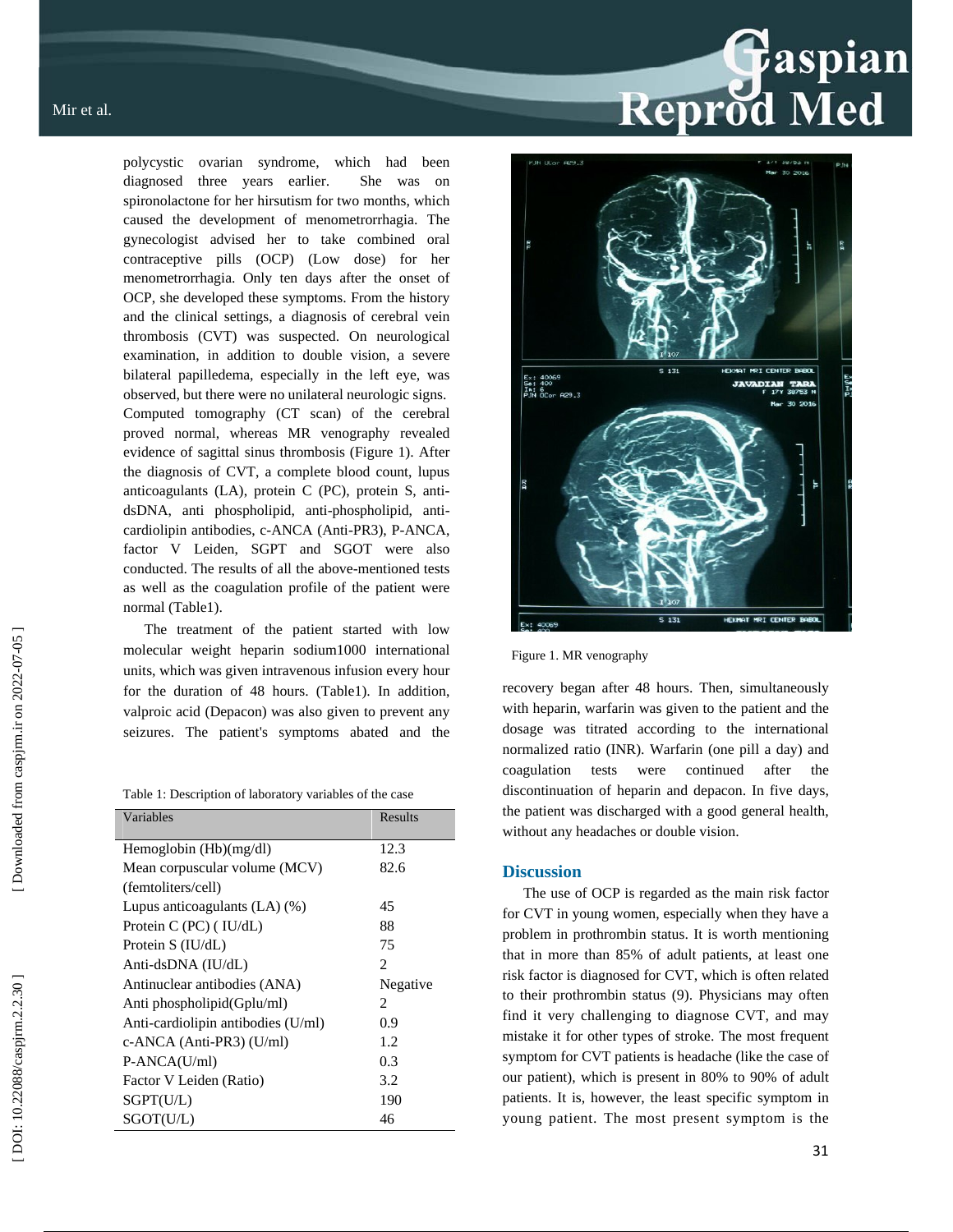unusual headache with stroke-like symptoms (9, 10). Similarly, our patient had an unusual headache with double vision. In patients with suspected CVT, MR and MR venogram can usually help confirm the diagnosis of sagittal sinus thrombosis and is usually more sensitive than CT (1). It is difficult to rule out other possible diagnoses, however. The CT scan of the head has been reported to be normally used in more than 30% of CVT cases, and its results are rather unspecific. Therefore, CT scan has a greater role in other acute and sub-acute cerebral disorders (5). In the case of our patient, the CT scan of the cerebral was normal; therefore, we decided to request MR venogram for the patient. Doppler ultrasound (with or without contrast) is also a non-invasive technique, used for both diagnosis and follow-up of CVT, but requires further assessment (11, 12). Angiography may also be useful for the diagnosis of CVT (5). The meta-analysis of 14 studies conducted to measure D-dimer in 1134 patients showed that there was an increased D-dimer in 7 studies (13). In a study conducted on 233 patients, the D-dimer showed 94% of sensitivity and 98% of specificity in the diagnosis of CVT within the first seven days of the emergence of symptoms (14). In order to explore the genetic and acquired factors, all patients should be assessed for their anti-thrombin, protein C, protein S, leiden 7 factor, prothrombin G20210A mutation, lupus anticoagulant, anticardioleptin, and anti-beta2 glycoprotein 1 (15). It should be mentioned that in our study, we did not apply all these tests for our patient. For children and adults, anticoagulant therapy with low molecular weight heparin is recommended. After the acute phase of CVT, anticoagulant plus warfarin should be continued for 3 to 12 months for adults and 3 to 6 months for children  $(NR=2 \text{ to } 3)$   $(16)$ . The results obtained from a study conducted on 124 patients (70.16% female) showed that headache, papilledema and seizure were the most common symptoms of CVT, and that 65.51% of women had been using OCPs prior to the development of the symptoms (17). In another study conducted on 15 patients with CVT, MRI was helpful in 14. It was also found that the most important risk factor for CVT was the use of OCPs, followed by the history of CVT (40%) in patients and their families. Of the 15 patients, only 5 had headaches, and 13% of them had thrombophilia (18).

### **Conclusion**

The use of OCP is regarded as a major risk factor for CVT. In case a woman taking OCPs suffers from headaches, CVT should be suspected among different possible diagnoses. Physicians should take the history of CVT and its risk factors into account when the prescribe OCPs, and should let patients know about its symptoms.

### **Acknowledgements**

We would like to thank the clinical research development unit of Rouhani Hospital in Babol.

### **Conflict of interest**

 The authors declare that there is no conflict of interests.

### **References**

1. Patel SI, Obeid H, Matti L, Ramakrishna H, Shamoun FE. Cerebral Venous Thrombosis: Current and Newer Anticoagulant Treatment Options. Neurologist. 2015 Nov;20(5):80-88.

2. Coutinho JM, Ferro JM, Canhao P, Barinagarrementeria F, Cantu C, Bousser MG, et al. Cerebral venous and sinus thrombosis in women. Stroke. 2009;40(7):2356-2361.

3. Ferro JM, Canhao P, Stam J, Bousser MG, Barinagarrementeria F. Prognosis of cerebral vein and dural sinus thrombosis: results of the International Study on Cerebral Vein and Dural Sinus Thrombosis (ISCVT). Stroke. 2004;35(3):664-670.

4. Stam J. Thrombosis of the cerebral veins and sinuses. The New England journal of medicine. 2005 Apr 28;352(17):1791-1798.

5. Bousser MG, Ferro JM. Cerebral venous thrombosis: an update. Lancet Neurol. 2007;6(2):162- 1670.

6. Tsai FY, Nguyen B, Lin WC, Hsueh CJ, Yen A, Meng K, et al. Endovascular procedures for cerebrovenous disorders. Acta Neurochir Suppl. 2008;101:83-86.

7. Leker RR, Steiner I. Isolated intracranial hypertension as the only sign of cerebral venous thrombosis. Neurology. 2000 May 23;54(10):2030.

8. Zuurbier SM, Coutinho JM. Cerebral Venous Thrombosis. Adv Exp Med Biol. 2017;906:183-1893.

9. de Bruijn SF, Stam J, Koopman MM, Vandenbroucke JP. Case-control study of risk of